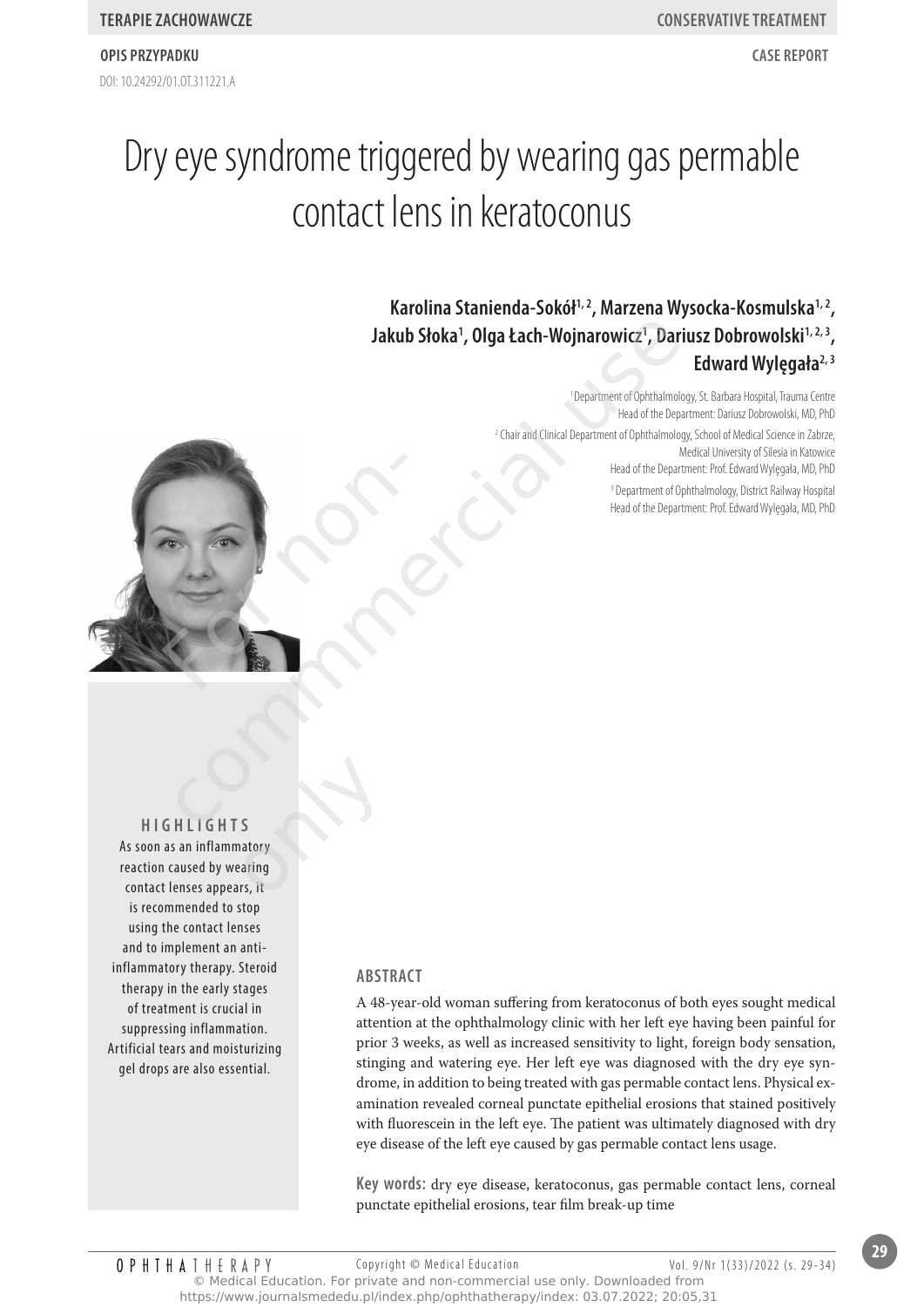# **InTROduCTIOn**

Dry eye disease (DED) is one of the most common reasons for patients to seek ophthalmic care. There is a wide array of causes for DED that can induce an alteration of the ocular surface system and determine the chronicity of the disease, including low blink rates (eg. computer use), systemic and topical drugs, autoimmune diseases, contact lens wear, and cataract and refractive surgery. Patients with dry eye experience numerous symptoms that can reduce their productivity and overall quality of life [1, 2].

This article presents the case of a 48-year-old woman with keratoconus and dry eye symptoms caused by a gas permable contact lens. Dry eye disease is a multifactorial disease of the tears and ocular surface that causes discomfort, visual disturbance, and tear instability with potential damage to the ocular surface. It is accompanied by increased osmolarity of the tear film and inflammation of the ocular surface.

In table 1 the most common symptoms of the syndrome are presented. There are numerous causes of dry eye, which are generally subdivided into the categories of aqueous- -deficiency and evaporative. Several causative factors can contribute to DED, such as topical and systemic drugs, lacrimal duct obstruction, and lacrimal deficiency. Cataract and refractive surgery can also induce dry eye syndrome or, at least, dry eye-like symptoms. urface. It is accompanied by increased os<br>or film and inflammation of the ocular sui<br>he most common symptoms of the syn<br>d. There are numerous causes of dry eye,<br>y subdivided into the categories of aq<br>and evaporative. Sever The partiest state and reaction, poor vision and quality of life [1, 2].<br>
The developed and divergent and divergent and divergent and divergent and divergent and divergent and divergent and the state of a 48-year-old woman

| 28 D |  |  |
|------|--|--|

| Causes.                                                                             |
|-------------------------------------------------------------------------------------|
| aging $(>40)$                                                                       |
| external environment (windy weather, low humidity, air conditio-<br>ning)           |
| contact lenses                                                                      |
| low frequency of blink                                                              |
| eye diseases (conjunctivitis, Meibomian gland dysfunction)                          |
| general diseases (Sjogren's syndrome, xerophthalmia, allergies)                     |
| pregnancy                                                                           |
| drugs (eye drops with BAK, antihistamines, $\beta$ -blockers, antide-<br>pressants) |
| antalation is a want to ACIIA                                                       |

ophthalmic surgery (LASIK)

BAK – benzalkonium chloride; LASIK – laser-assisted in situ keratomileusis.

In table 2 the common causes of dry eye are presented.



| Common dry eye symptoms.                                |
|---------------------------------------------------------|
| foreign body sensation (sensation of "sand in the eye") |
| irritation                                              |
| burning                                                 |
| stinging                                                |
| itching                                                 |
| pain                                                    |
| blurred vision, poor vision                             |
| red eye                                                 |
| wet eye                                                 |
| higher sensitivity to the bright light                  |
| soreness, sticky eyes                                   |
| intolerance to windy conditions & air conditioned       |
| きょうしきょうかい かいしょう しょうせいしょ おんしょうし                          |

intolerance to contact lenses

# **CAsE PREsEnTATIOn WITH IllusTRATIOns And fIguREs**

A 48-year-old woman sought medical attention at the ophthalmology clinic with her left eye having been painful for prior 3 weeks. Her other symptoms were: increased sensitivity to light, foreign body sensation, stinging and watering eye.

The patient suffered from keratoconus of both eyes. She had underwent a keratoplasty of her right eye three years before. Her left eye was being treated with gas permable contact lens. Patient did not suffer from any other diseases and did not take other medications. She worked as an accountant with long hours spent in front of a computer, which exacerbated her symptoms.

She was diagnosed with the dry eye syndrome of her left eye. She received a treatment including an antibiotic (amikacin) and artificial tears, one drop four times a day each. Despite the treatment, the symptoms started to progressively get more severe.

On examination, the visual acuity and intraocular pressure in the left eye of the patient were 1/50 without correction and 17 mmHg after the aforementioned treatment, while the results for the other eye were 5/5 (BCVA, best-corrected visual acuity) and 18 mmHg, respectively.

Physical examination revealed corneal punctate epithelial erosions (PEE) that stained positively with fluorescein in the left eye. Corneal graft in the right eye was transparent without fluorescein staining. The results of funduscopic examination of both eyes were normal.

The tear film break-up time (TBUT) test was performed. The break-up time recorded of only 5 seconds was recorded for the left eye of the patient, while in the other eye the time of 14 seconds was recorded (fig. 1)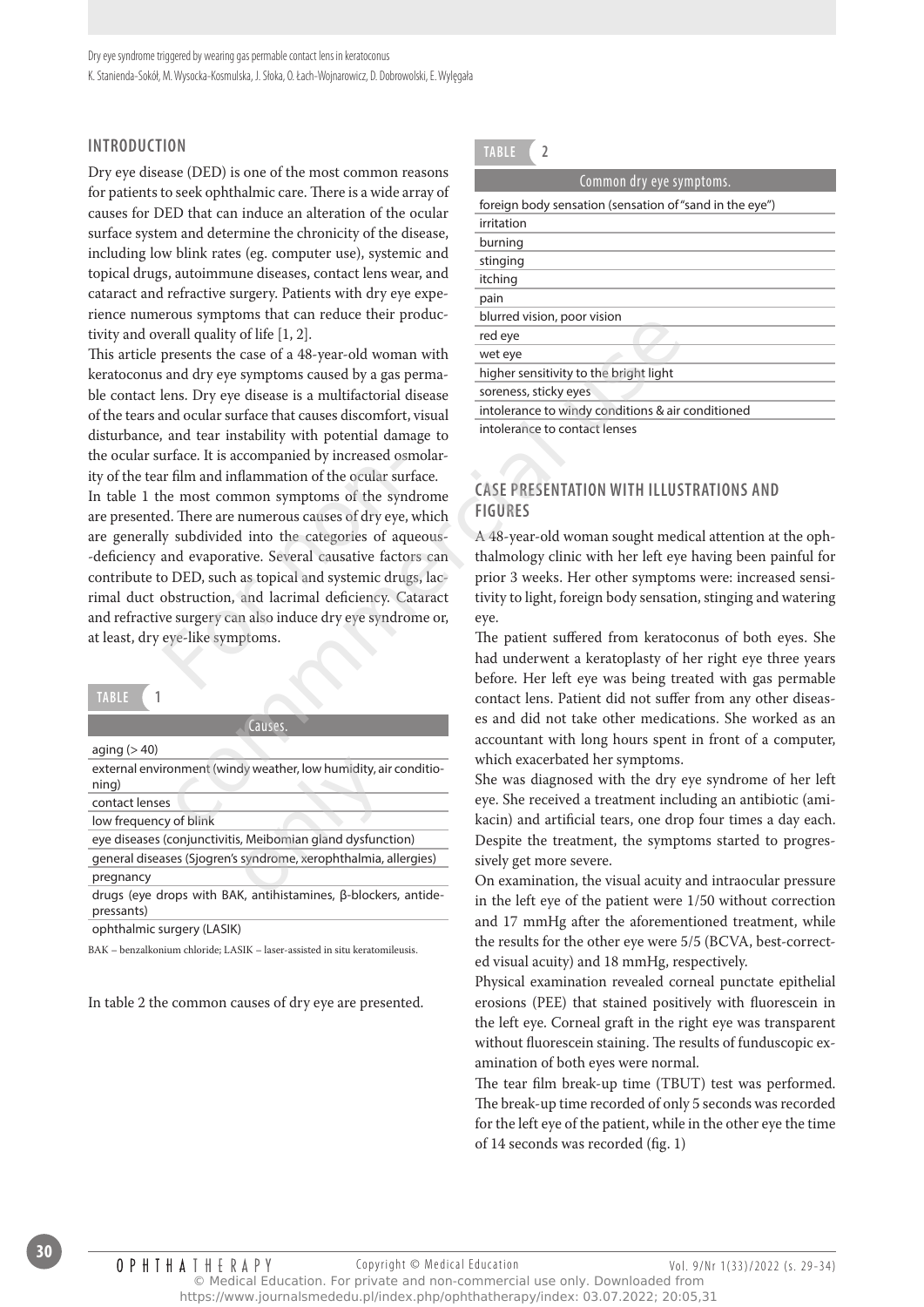#### **fIguRE 1**

The results of the tear film break-up time test. A. The break-up time for the left eye of the patient was 5 seconds. B. The break-up time for the right eye of the patient was 14 seconds.



Based on these results, the patient was ultimately diagnosed with dry eye disease of the left eye caused by gas permable contact lens usage.

Appropriate treatment was introduced with steroidal eye drops (hydrocortisone, one drop four times a day), artificial tears (one drop every hour) and gel eye drops (one drop seven times a day). The patient was restricted from wearing gas permable contact lenses. ese results, the patient was ultimately diaged<br>is disease of the left eye caused by gas per<br>is usage.<br>treatment was introduced with steroic<br>ocortisone, one drop four times a day), an<br>lrop every hour) and gel eye drops (on<br>

The first inspection visit after 7 days revealed good response to the treatment and a reduction ofsymptoms



(fig. 2). Nevertheless, foreign-object sensation in the left eye lid of the patient and a subtle stinging sensation remained. On physical examination, punctate corneal epithelial damage were less severe in comparison to the last visit. TBUT of 8 seconds was recorded. The recommendation for the patient of not using the gas permable contact lens was maintained. Dosage of hydrocortisone drops was lowered to three times a day and of gel eye drops to six times a day. The dosage of artificial tears was kept unchanged at one drop every hour.

#### **fIguRE 2**

The results of the tear film break-up time test. A. The break-up time for the left eye of the patient was 5 seconds. B. The break-up time for the right eye of the patient was 14 seconds.



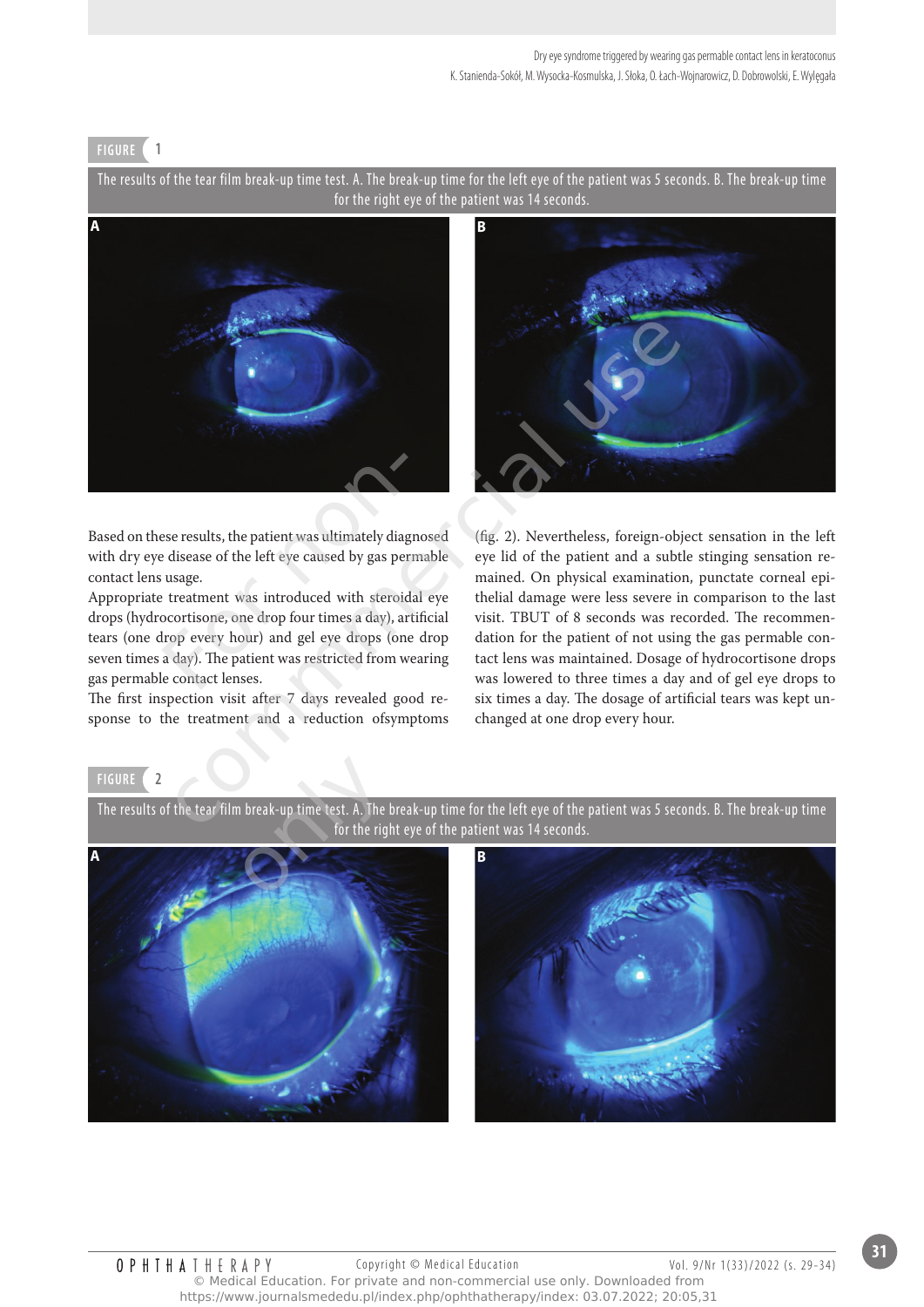After next 10 days, the condition of the left eye improved significantly and the local symptoms resolved. Corneal epithelium stained negatively with fluorescein and TBUT increased to 11 seconds (fig. 3). Despite this, the recommendation for the patient of not using the gas permable contact lens was maintained. Dosage of hydrocortisone drops was lowered to 1 drop a day and eye gel to 4 times a day. Artificial tears dosage was kept unchanged at one drop every hour.

## **fIguRE 3**

Next 10 days follow up appointment. Considerable improvement of the condition of the left eye. TBUT increased to 11 seconds.



Eventually, after 3 weeks, the implemented treatment resulted in complete recovery (fig. 4). The recommendation of not using the gas permable contact lens was lifted. To maintain the recovery, the patient was recommended to keep applying artificial tears (one drop 7 times daily) and gel drops (one drop two times daily), as well as apply weak topical corticosteroid with dosage of one drop 2 or 3 times a week.

**fIguRE 4**

3 weeks follow up appointment. Complete recovery.



# **dIsCussIOn**

Dry eye disease is a condition that causes a severe discomfort within surface of the eye. As a result, DED decreases the patient's quality of life and affects well-being, emotional state and acuity of sight. We can also detect slight astigmatism among those patients [1].

DED has many causes. Some of them revealed themselves in the described patient: age over 40 (here: 48) and low blinking frequency (here: caused by working at a computer). As per [1, 3], the age of over 40 is also a risk factor for instability of the tear film.

Usage of contact lenses seems to be one of the most frequent reason of DED due to mechanical irritation and disintegration of tear film regular density [4–6]. This hypothesis is not clearly determined and is still under intense research. According to some publications, wearing gas permable contact lenses can even be beneficial to the DED treatment due to restraining tear evaporation and creating a protective barrier within cornea and irregular surface od eyelid conjunctiva [7]. Moreover, in medical literature there are also described specific, diagnostic contact lenses that

**OPHIHATHERAPY** Copyright © Medical Education Vol. 9/Nr 1(33)/2022 (s. 29-34) © Medical Education. For private and non-commercial use only. Downloaded from https://www.journalsmededu.pl/index.php/ophthatherapy/index: 03.07.2022; 20:05,31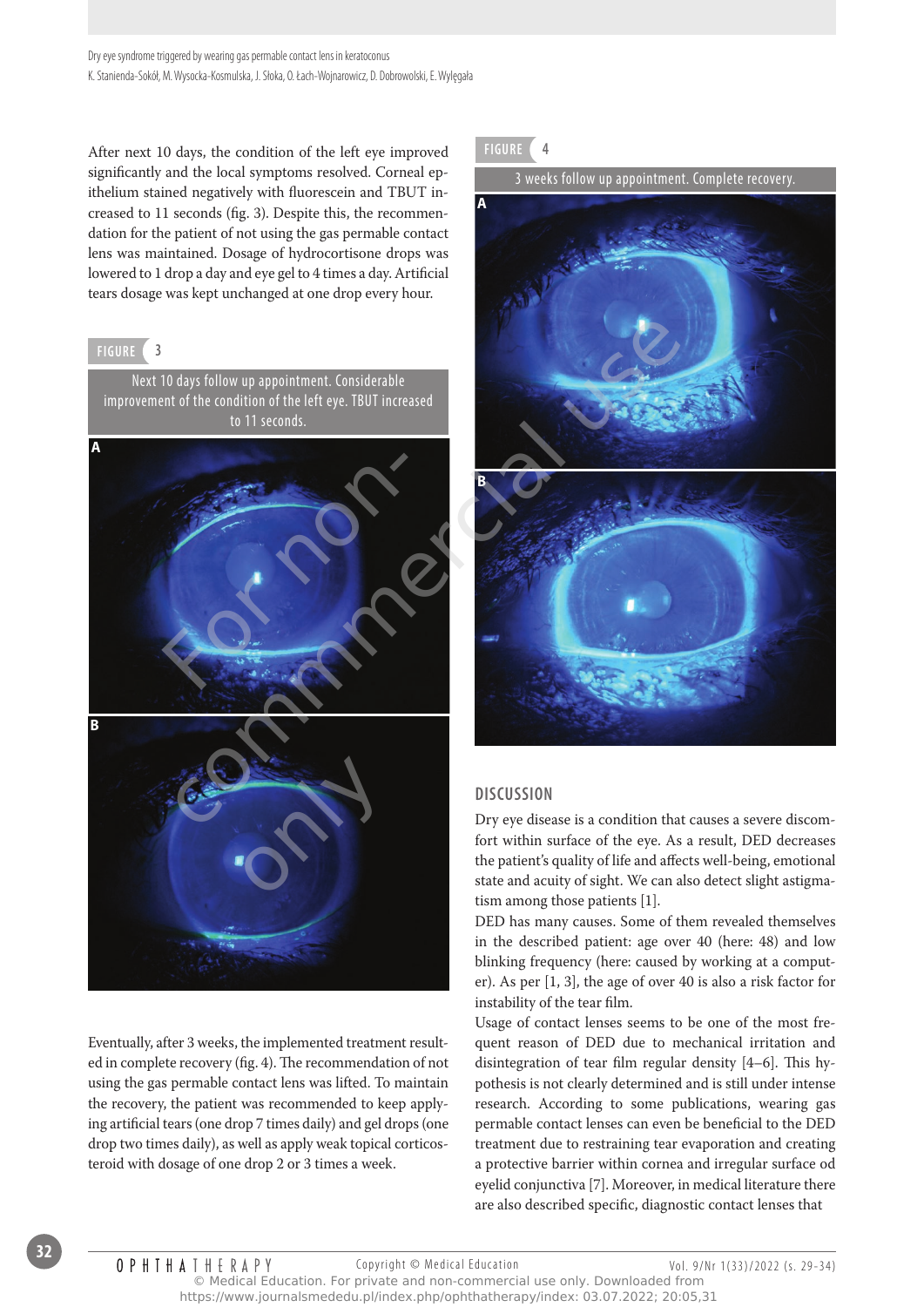are used for precise measurements of tear secretion and ion content in tear film [8] and may in future replace Schirmer's test because of their superior sensitivity.

Due to DED's multi-factor etiology, it is important to diagnose each patient individually and select their treatment in regard to their individual medical history and examination results. It is essential to determine factors that influence DED etiopathogenesis [1]. The patient described in the paper had been diagnosed with keratoconus. It has been proven that keratoconus also increases discomfort, irritation and deterioration of vision itself due to progressing stage of primal disease.

Keratoconus patients have a strong predisposition to develop DED symptoms, especially when using contact lenses [4]. This disorder is described as the most frequent noninflammatory corneal ectasia. Wearing contact lenses is associated with increased risk of inflammatory state, as they disrupt normal tear physiology through thinning and break-up of the tear film, interruption of tear film, and reformation and rupturing of the lipid layer with consequent increases in tear film evaporation. Because of expression and production of IL-1β, TNF-α and MMP-9, proinflammatory effects appear [4, 9]. ry corneal ectasia. Wearing contact levith increased risk of inflammatory st<br>t normal tear physiology through thinnin<br>the tear film, interruption of tear film, a<br>nd rupturing of the lipid layer with conse<br>tear film evapor

Thus, as weak topical corticosteroides efficiently reduce inflammation in the front surface of the eye [10, 2, 11], they are highly effective for treatment of DED associated with keratoconus. The patient described in the paper suffered from bilateral keratoconus. The right eye had underwent a keratoplasty, while the left eye was treated with gas permable contact lens. It should be noted that the right eye was free from DED symptoms, while the left eye, constantly irritated by contact lens, was found to have shortened TBUT and an apparent defect of corneal epithelium manifesting itself with fluorescein retention. En unagnosta wan kelediconina. It also been appressing minamination. Arithicari exerctoconus also increases discomfort, irrita-<br>eratoconus also increases discomfort, irrita-<br>eratoconus are predisposition to there are pred ptoms, while the left eye,<br>ens, was found to have s<br>defect of corneal epithelit<br>cein retention.

# **COnClusIOn**

Prolonged wearing of gas permable contact lenses increases the risk of disorders of the eye surface and is associated with the risk of local corneal complications in the long term.

The goal of the therapy is intensive protection of the eye surface, both in terms of the tear film surface stabilization and anti-inflammatory effect.

Steroid therapy in the early stages of treatment is crucial in suppressing inflammation. Artificial tears and moisturizing gel drops are also essential. It should also be considered that patients with keratoconus are predisposed to the occurrence of DED when wearing gas permable contact lenses more frequent than those without corneal ectasia.

As soon as an inflammatory reaction caused by wearing contact lenses appears, it is recommended to stop using the contact lenses and to implement an anti-inflammatory therapy. Only when the symptoms of irritation disappear, the patient can continue wearing the lenses. Nevertheless, the anti-inflammatory treatment should be maintained in minimal dosage e.g. at least one drop of weak corticosteroid twice a week.

Topical corticosteroids have a clearly beneficial effect both on the subjective and objective clinical parameters of moderate-to-severe dry eye patients. These effects can be associated with the reduction of inflammation markers of conjunctival epithelial cells.

Symptoms of DED disproportionately seriously affect the comfort of patient's everyday life, and often disallow normal functioning at home and work. For this reason, it is extremely important to correctly diagnose the syndrome and treat it in a way that prioritizes the elimination of cause of symptoms, contact lens in this case. It is also important to educate the patient to use moisturizing drops as often as possible and, if necessary, report for ophthalmological control. It should also be remembered that the treatment of dry eye syndrome is long-term and requires perseverance on the part of both the patient and the doctor.

*Figures: from the author's own materials.*

**CORREsPOndEnCE karolina stanienda-sokół, md** Medical University of Silesia in Katowice 40-760 Katowice, ul. Panewnicka 65 faks: +48 32 605 35 93 e-mail: karolina.sta@gmail.com

#### **ORCId**

Karolina Stanienda-Sokół – ID – http://orcid.org/0000-0002-3710-6955 Marzena Wysocka – ID – http://orcid.org/0000-0002-0540-9599 Jakub Słoka – ID – http://orcid.org/0000-0003-1225-6102 Olga Łach-Wojnarowicz – ID – http://orcid.org/0000-0003-1323-8440 Dariusz Dobrowolski – ID – http://orcid.org/0000-0002-8768-1691 Edward Wylęgała – ID – http://orcid.org/0000-0002-6707-5790